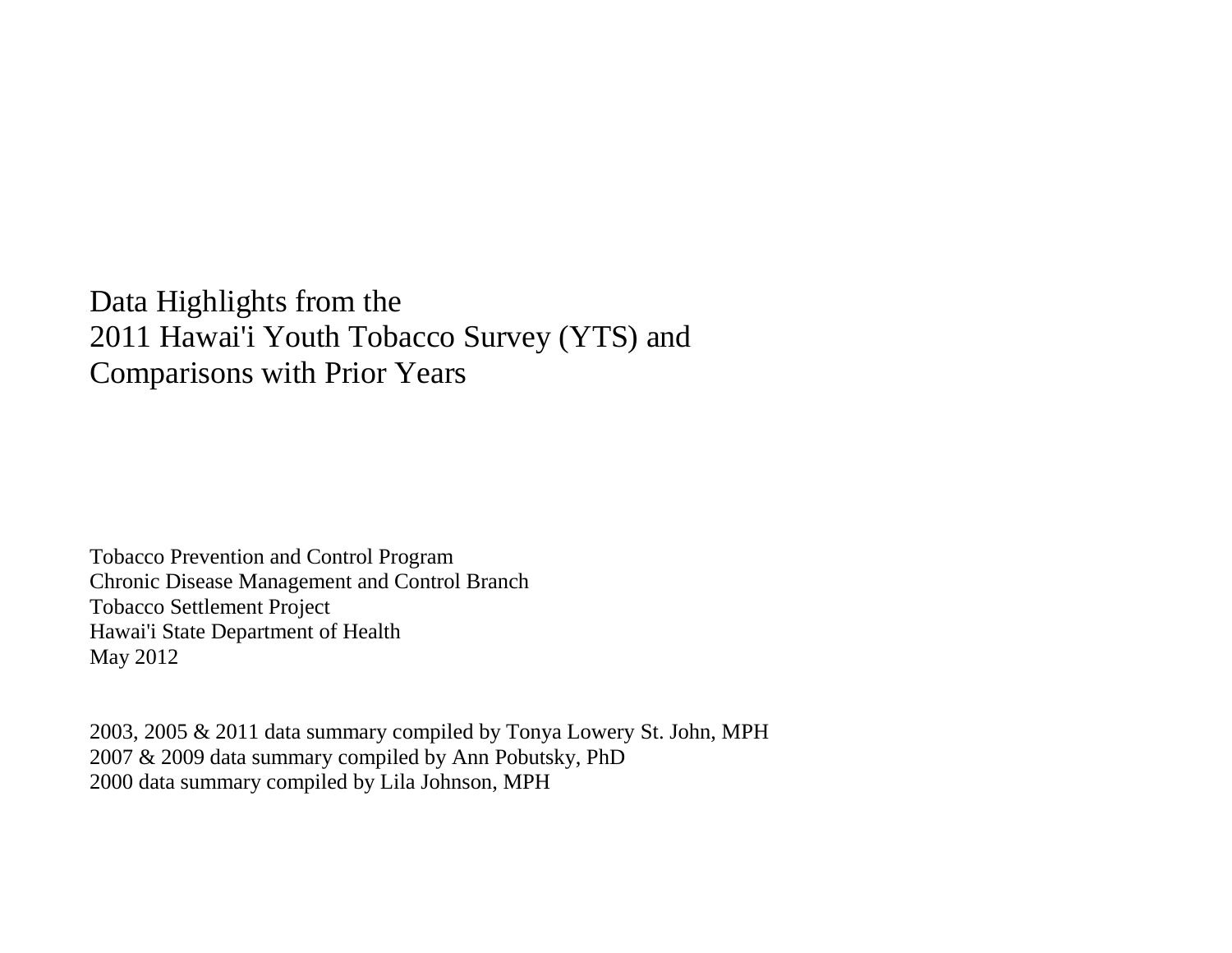### **Overview**

The Hawaii Youth Tobacco Survey (HYTS) is a module of the Hawaii School Health Survey administered to public school students in grades 6-12 throughout Hawaii in odd-numbered years. This report presents a summary of the results from 2011. More detailed data tables for the state including prevalence by sex, grade and race/ethnicity, 95% confidence intervals and population estimates can be found at the Hawaii Health Data Warehouse [\(www.hhdw.org\)](http://www.hhdw.org/).

The overall impact of tobacco on the lives of Hawaii's youth has declined from 2000 to 2011. Fewer teens have experimented with using any form of tobacco and fewer teens are current smokers. Tobacco use, especially cigarette use, has declined dramatically as has exposure to secondhand smoke.

#### **Prevalence**

- Lifetime cigarette use (ever smoked even one or two puffs) has decreased by over half in high school students (HS) from 63.3% in 2000 to 30.2% in 2011, and in middle school students (MS) from 21.1% in 2003 to 15.2% in 2011.
- Current smoking (in the past 30 days) among HS students decreased by over 60% from 24.5% in 2000 to 8.7% in 2011. Frequent smoking (on 20 or more of the past 30 days) was reduced over 70% from 10.3% in 2000 to 2.9% in 2011. Among MS students, current smoking declined from 5.3% in 2003 to 3.6% in 2011 and only 0.7% of MS students reported frequent smoking in 2011.



- Lifetime cigar smoking has decreased by over 50% among HS students from 27.5% in 2000 to 13.2% in 2011 and by almost 40% among MS students from 8.7% in 2003 to 5.3% in 2011.
- Lifetime smokeless tobacco use (chewing tobacco, snuff, or dip) among HS students has decreased by over 50% from 10.4% in 2000 to 4.9% in 2011 and by almost 60% among MS students from 8.0% to 3.3%.

Note: 2000 MS and 2003 HS data are not reportable due to insufficient participation.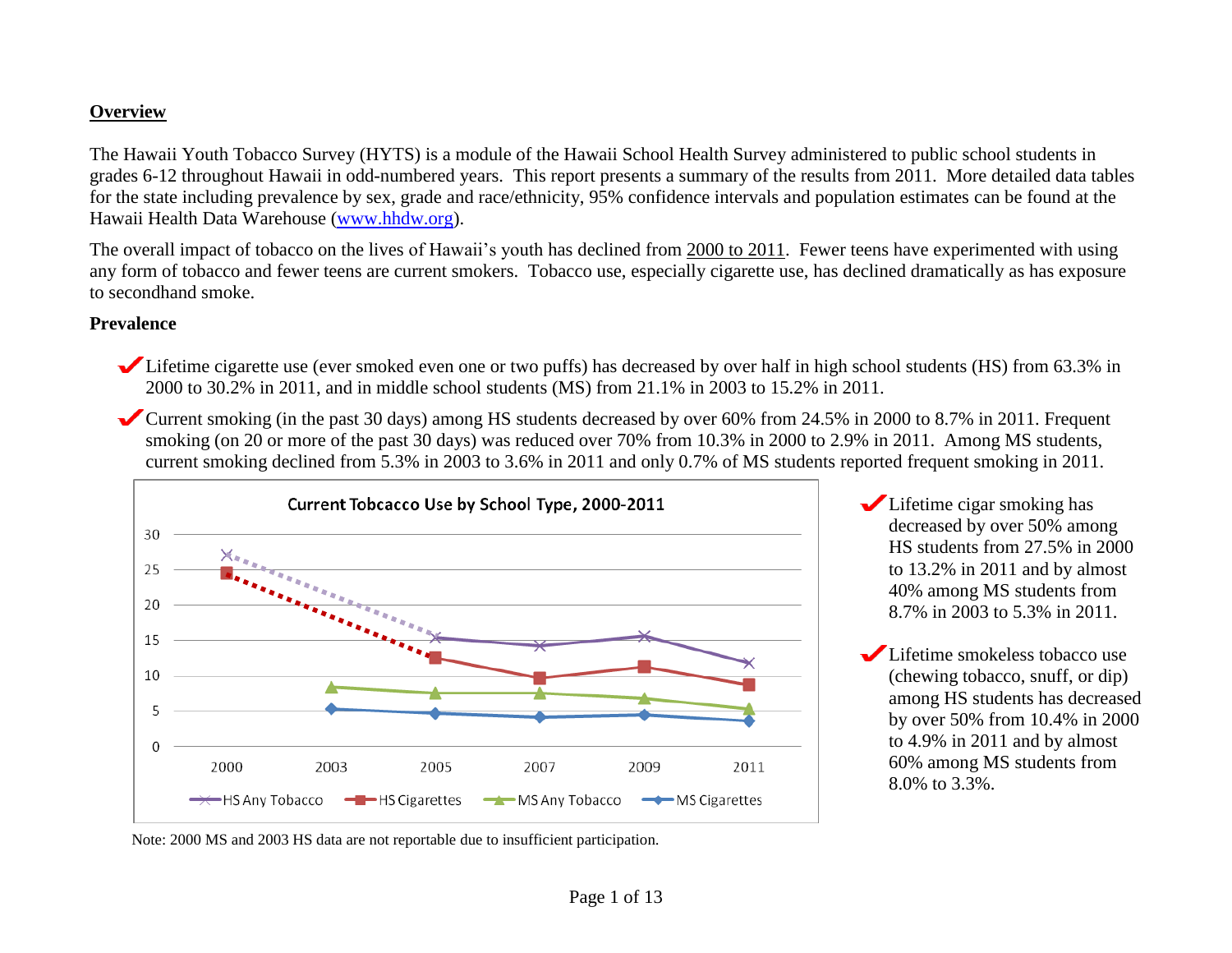$\nabla$  In 2011, students were asked if they had ever tried selected new forms of tobacco: 12.8% of HS and 2.6% of MS students report having smoked hookah<sup>1</sup>, 5.1% of HS and 1.8% of MS students have tried e-cigarettes, and 1.2% of HS and 0.9% of MS students have tried snus<sup>1</sup>.

### **Access**

Fewer smokers under the age of 18 years are able to purchase cigarettes at stores.

- Only 10.3% of HS and 2.5% of MS smokers under 18 years of age usually buy their own cigarettes at a store, down from 25.9% and 3.2%, respectively. In 2011 no students reported vending machines as a usual source of cigarettes.
- The proportion of smokers less than 18 years of age who bought cigarettes from a grocery store or drug store in the past 30 days was too small to estimate among MS or HS current smokers. However, among HS current smokers 23.0% reported buying cigarettes from a gas station and 27.8% from a convenience store in the past 30 days—the sales to MS smokers were too small to produce reliable estimates at these venues.
- In 2011, 7.0% of HS current smokers reported buying cigarettes from a lunch wagon or manapua truck in the past 30 days, compared to 12.6% in 2005.
- Sales from unregulated venues remain a concern as 77.6% of MS and 35.5% of HS current smokers report buying cigarettes somewhere other than a gas station, convenience store, grocery store, drugstore, vending machine or the Internet in the past month. Additionally, 33.9% of MS and 15.0% of HS students report that they usually buy their cigarette individually or loose.

#### **Schools**

 $\overline{a}$ 

Cigarette smoking on campus by students has decreased. Classroom education about tobacco use has increased among MS students, but decreased among HS students.

- Only 3.4% of HS students and 1.7 % of MS reported smoking on campus in the past month in 2011 (from 12.2% and 5.8% in 2000).  $\blacktriangledown$
- Smokeless tobacco use on campus in the past month remained low, 1.3% of MS and 2.2% of HS students.  $\blacktriangledown$ 
	- The proportion of MS students who were taught at school about the dangers of tobacco in class this school year increased from 55.6% in 2003 to 67.3% in 2011, while the proportion of HS students decreased from 50.9% in 2000 to 44.8% in 2011.

 $<sup>1</sup>$  A hookah is single or multi-stemmed, water pipe instrument use for smoking flavored tobacco. Snus is a moist powdered tobacco product sold in small pouches.</sup>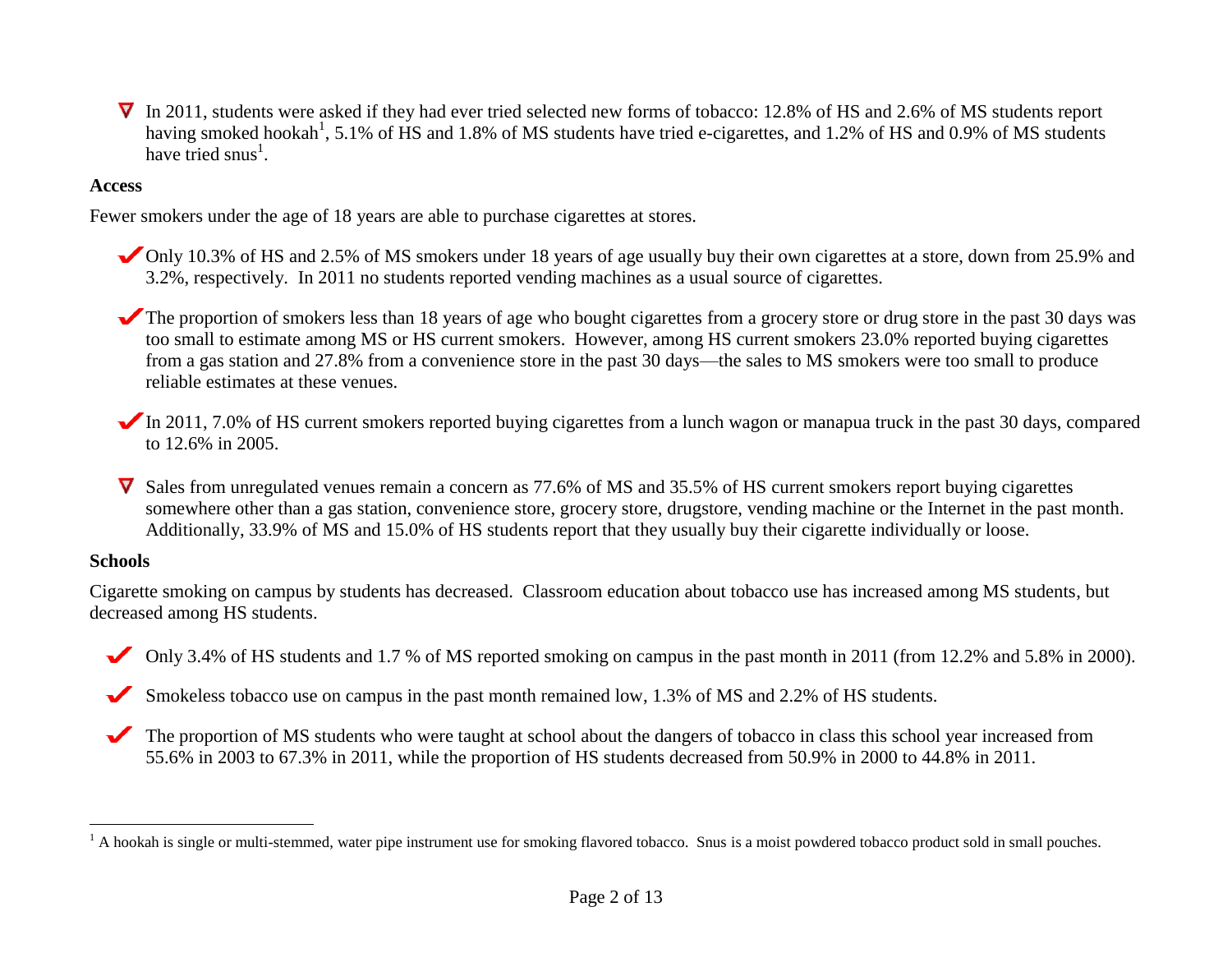### **Cessation**

Most students who do smoke now have tried to quit in the past year, but many have been unable to stay off cigarettes for over 30 days and few have participated in cessation programs.

- 76.9% of MS and 61.9% of HS current smokers have tried to quit in the past year.
- $\overline{V}$  41.0 % of HS and 51.7% of MS and smokers were unable to abstain from cigarettes for one month during their last attempt.
- Only 32.2% of MS tobacco users and 16.6% of HS have ever participated in a program to help them quit.

#### **Perceptions, Beliefs and Social Influences**

- Only 26.5% of MS and 30.5% of HS students think that smokers have more friends
- The proportion of students who believe that smoking makes young people look cool or fit in has declined to 9.5% among MS students and 8.6% among HS students from 14.1% and 14.6%, respectively,

▼ However, 86.1% of MS and 83.6% of HS overestimate the number of smokers in their grade level.

Fewer students report having a best friend who smokes cigarettes from  $53.1\%$  in 2000 in HS to 35.6% in 2011, and from 24.8% in MS in 2003 to 20.4% in 2011.

### **Adult Counsel on Smoking**

While 3 out of 5 students have talked to the parents or guardians about tobacco use in the past year, the proportion is decreasing. Few students report having their smoking status assessed by a healthcare provider or being advised not to smoke.

- $\nabla$  The proportion of students who report discussing tobacco use with their parents or guardians in the past year has declined slightly in HS from 63.3% in 2000 to 60.7% in 2011, and more dramatically in MS from 74.2% in 2003 to 66.9% in 2011.
- $\nabla$  In the past 12 months, only 13.2% of MS and 31.7% of HS students reported being asked by a doctor, dentist, nurse or other health professional if they smoked cigarettes.
- Roughly 28% of MS and HS students were advised to not smoke by a health professional in the past 12 months.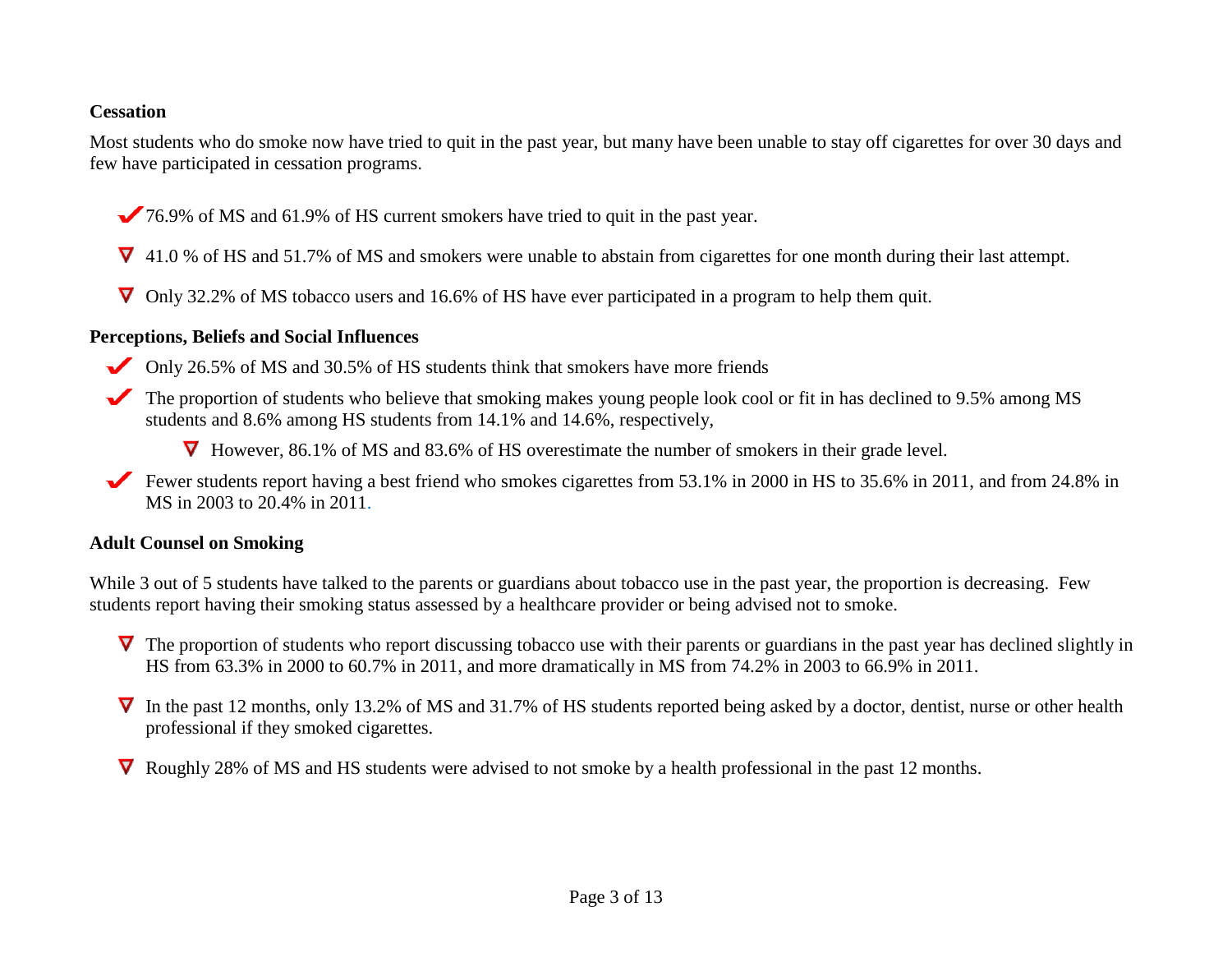# **Media**

Students report seeing fewer anti-smoking (counter-marketing) commercials or ads, but also report seeing slightly fewer ads for tobacco in stores.

- While 70.8% of HS and 62.4% of MS students have seen or heard an anti-tobacco ad in the past month, the proportion who report daily exposure has decreased from 38.5% in 2003 to 21.8% in 2011 among MS students and from 40.7% in 2000 to 23.6% in 2011 among HS students.
- 71.6% of MS and 75.3% of HS students report seeing advertisements for tobacco on items in local stores, down from 75.7% in 2003 MS and 82.4% in 2000 HS.

#### S**econd hand smoke (SHS)**

Exposure to second hand smoke (SHS) in the past week has continued to decrease and more students report smoking is not allowed in their homes or cars.

- Only 44.4% of HS and 34.6% of MS students reported being exposed to SHS in a room in 2011, down from 68.1% in 2000 and 40.0% in 2003, respectively.
- Only 27.4% of HS and 25.7% of MS students reported being exposed to SHS in a car in 2011, a decrease from 49.4% in 2000 and 33.0% in 2003, respectively.
- SHS exposure in a room or car in the past 7 days dropped from 73.6% in 2000 to 49.3% in 2011 among HS students and from 48.9% in 2003 to 40.7% in 2011 among MS students.
- The proportion of students who reported smoking was never allowed in their home increased from 76.4% in 2007 to 82.0% in 2011 among MS students and from 77.3% to 82.7% among HS students.
- 78.6% of MS and HS students report that smoking is not allowed inside the vehicle they ride in or drive the most.
- While only 8.5% of MS and 19.7% of HS students report working during the past year, 60.0% of MS and 57.6% of HS students who work report that smoking is not allowed in their work area.
- $\overline{V}$  29.1% of MS and 30.2% of HS students who work report being exposed to cigarette smoke at work in the past 7 days in 2011. This is an increase from 14.6% and 25.9%, respectively in 2007.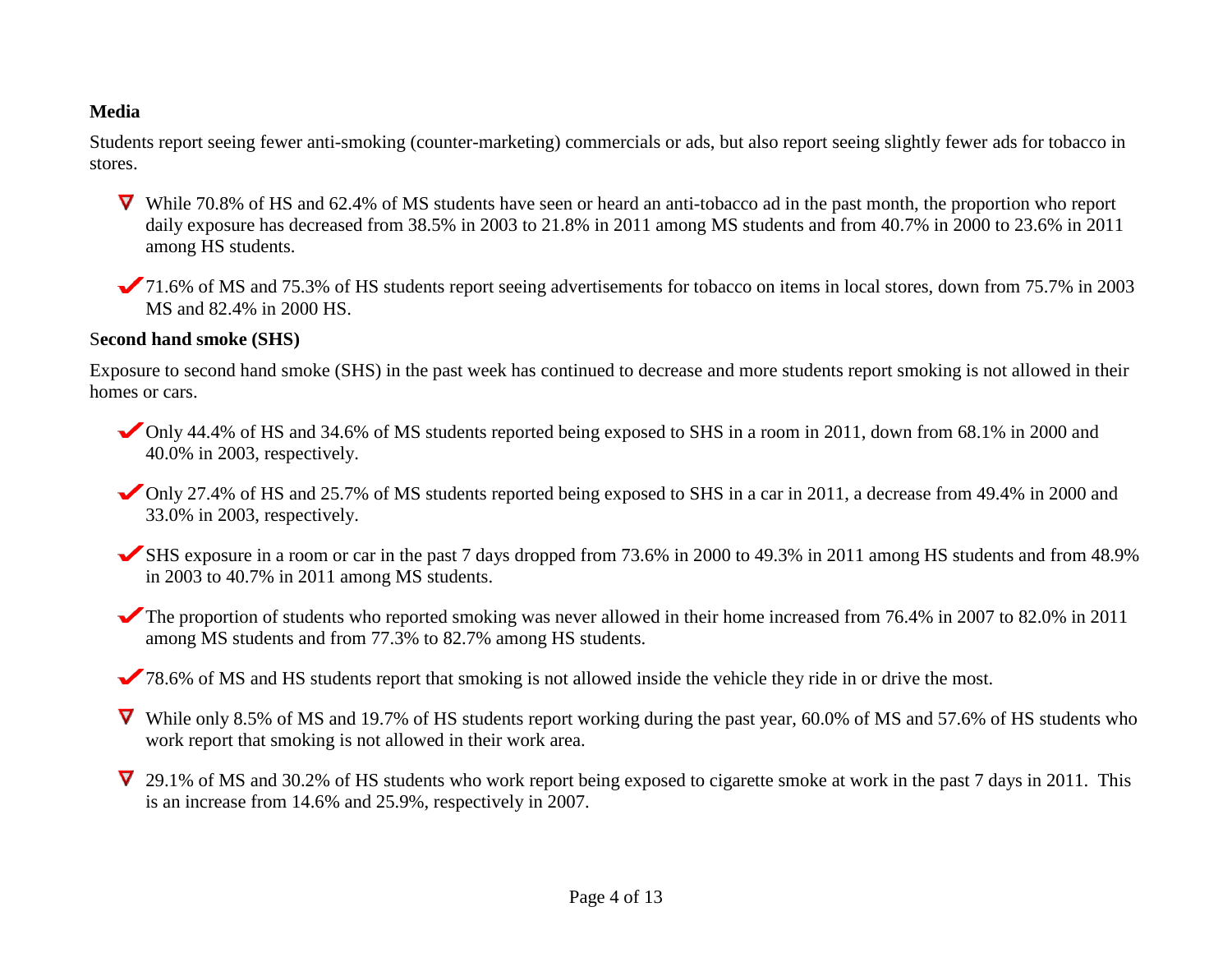## **Background and Methods**

The Youth Tobacco Survey (YTS) was designed by the Centers for Disease Control and Prevention (CDC) in collaboration with participating states. YTS surveys are conducted at the national, state and city level. Additionally, many countries participate in the global YTS allowing for comparison across all participating areas.

The 2011 Hawaii YTS (HYTS) data used in this report were collected using a self-administered survey format and employed a two-stage cluster design to produce a representative sample of students in middle school (grades 6-8) and high school (grades 9-12). The first-stage sampling frame consisted of all public schools containing any grades 6-8 and grades 9-12. Schools with students in grade 6 but without high grades were not included in the sample. Schools were selected with probability proportional to school enrollment size: 26 schools were selected for each sampling frame. The second sampling stage consisted of systematic equal probability sampling (with a random start) of classes from each school that participated in the survey. All students in the selected classes were eligible to participate in the survey. Active parental consent was required for each student participating in the survey.

The overall survey response rates were calculated by multiplying the school response rate by the student response rate. In the middle school sampling frame, 26 of the 26 schools participated, with 100.00% of schools and 67.43% of eligible students participated (1,664 of 2,438 eligible students), yielding a survey response rate of 67.43% (100.00% x 67.43%). In the high school sampling frame, 26 of the 26 sampled schools participated, with 100% of schools and 61.11% of eligible students participated (1,298 of 2,124 eligible students), yielding a survey response rate of 61.11% (100% x 61.11%).

A weight has been associated with each questionnaire to reflect the likelihood of sampling each student and to reduce bias by compensating for differing patterns of non-response and to reflect the population of Hawaii children in public schools. Additional details on the methods can be found at [www.cdc.gov/mmwr.](http://www.cdc.gov/mmwr/PDF/ss/ss5004.pdf) Table 1 provides more detailed demographic information on the 2011 HYTS respondents.

This overview provides summary results from the middle school and high school surveys for 2011 and compares them with the results from the 2000, 2003, 2005, 2007 and 2009 HYTS. More complete data tables with results by year and gender, grade and Hawaii-specific raceethnicity can be found on-line at the Hawaii Health Data Warehouse [http://www.hhdw.org/cms/index.php?page=yts-reports.](http://www.hhdw.org/cms/index.php?page=yts-reports)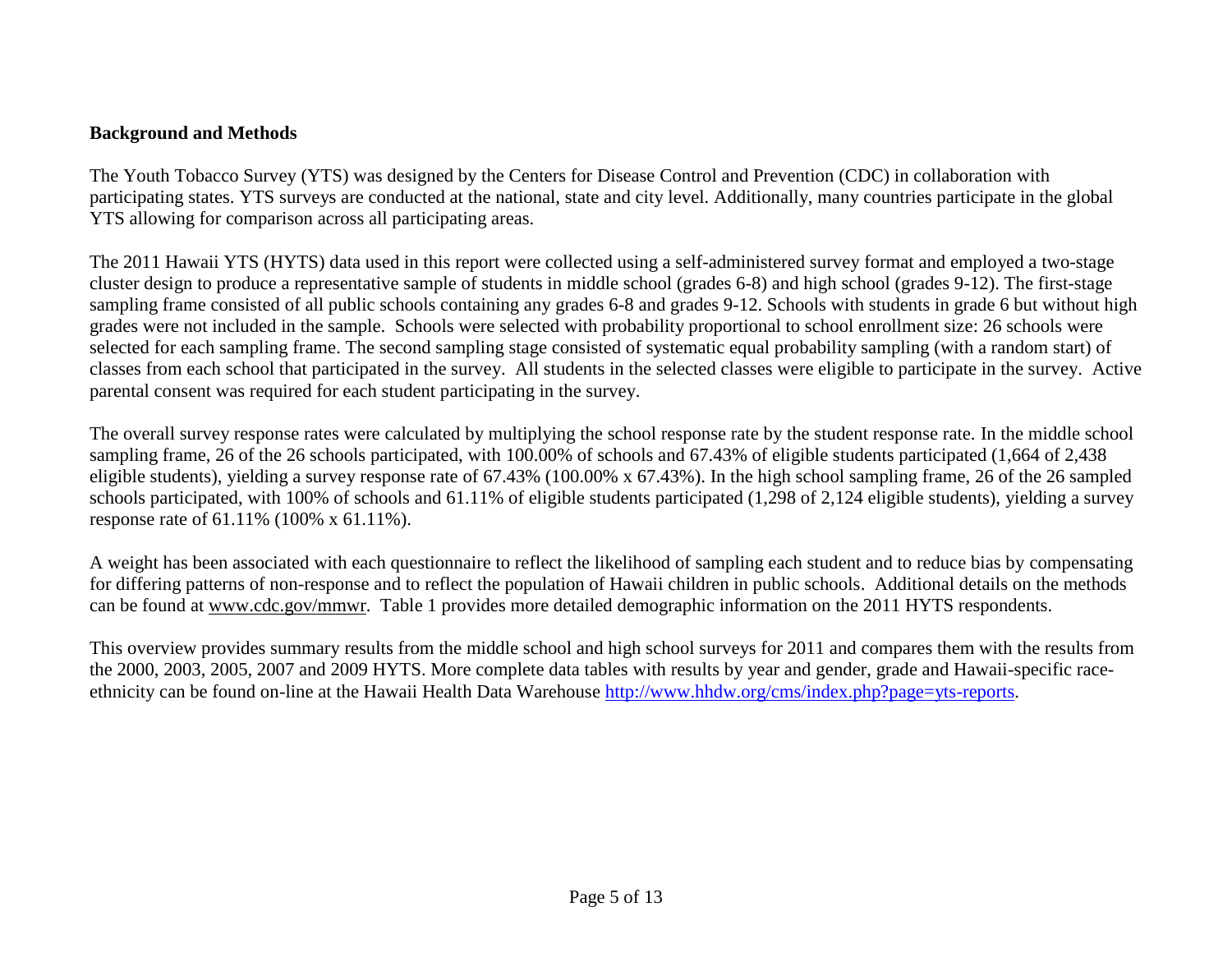|                   |             | <b>Middle School</b> |             | <b>High School</b> |
|-------------------|-------------|----------------------|-------------|--------------------|
|                   | $\mathbf n$ | Weighted %           | $\mathbf n$ | Weighted %         |
| <b>Total</b>      | 1,644       | 100.0                | 1,298       | 100.0              |
| <b>Sex</b>        |             |                      |             |                    |
| Male              | 796         | 50.3                 | 627         | 49.2               |
| Female            | 844         | 49.7                 | 664         | 50.8               |
| Ethnicity*        |             |                      |             |                    |
| Native Hawaiian   | 310         | 25.5                 | 190         | 17.7               |
| Filipino          | 472         | 31.9                 | 346         | 32.8               |
| European Am/White | 171         | 10.0                 | 191         | 13.7               |
| Japanese          | 173         | 11.2                 | 164         | 13.7               |
| Pacific Islander  | 102         | 6.8                  | 90          | 7.5                |
| Chinese           | 60          | 3.2                  | 57          | 4.3                |
| African Am/Black  | 58          | 2.2                  | 42          | 2.1                |
| Other             | 172         | 9.1                  | 131         | 8.2                |
| Hispanic/Latino*  | 77          | 1.7                  | 60          | 2.0                |
| <b>Grade</b>      |             |                      |             |                    |
| 6th               | 312         | 22.1                 |             |                    |
| 7th               | 735         | 39.4                 |             |                    |
| 8th               | 591         | 38.4                 |             |                    |
| 9th               |             |                      | 376         | 29.0               |
| 10th              |             |                      | 334         | 25.4               |
| 11th              |             |                      | 220         | 23.6               |
| 12th              |             |                      | 366         | 22.0               |

### **Table 1. Participant demographics by school type by sex, race, ethnicity and grade, HYTS 2011**

Note: Demographic totals may not add to survey participant totals due to skipped questions or unusable answers.

\*Ethnicities reported here are based on the students' choice of the ethnic group which best describes them from the list displayed above. Hispanic/Latino is taken from a separate question used in the continental U.S. with the following options: American Indian/Alaska Native, Asian, Black/African American, Hispanic/Latino, Native Hawaiian or Other Pacific Islander, and White. As such, they are not mutually exclusive.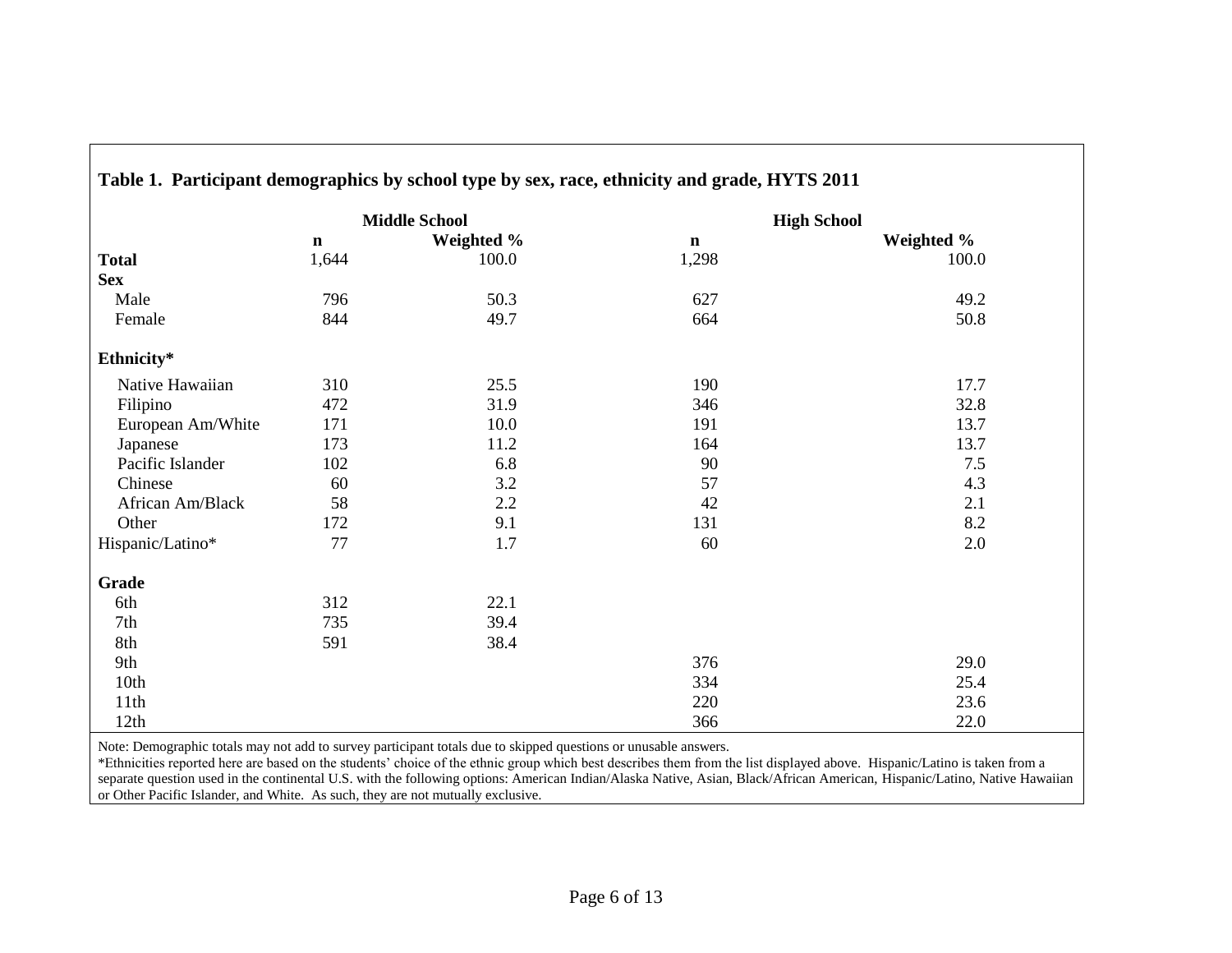| Table 2. Prevalence of selected tobacco indicators by school type, Hawaii YTS 2000, 2003, 2005, 2007, 2009 and 2011 |                     |                     |                      |                     |                     |                     |                     |                     |                     |                     |                     |                     |
|---------------------------------------------------------------------------------------------------------------------|---------------------|---------------------|----------------------|---------------------|---------------------|---------------------|---------------------|---------------------|---------------------|---------------------|---------------------|---------------------|
|                                                                                                                     |                     |                     | <b>Middle School</b> |                     |                     | <b>High School</b>  |                     |                     |                     |                     |                     |                     |
| <b>Tobacco Indicator</b>                                                                                            | 2000<br><b>HI %</b> | 2003<br><b>HI %</b> | 2005<br><b>HI %</b>  | 2007<br><b>HI %</b> | 2009<br><b>HI %</b> | 2011<br><b>HI %</b> | 2000<br><b>HI %</b> | 2003<br><b>HI %</b> | 2005<br><b>HI %</b> | 2007<br><b>HI %</b> | 2009<br><b>HI %</b> | 2011<br><b>HI %</b> |
| <b>Prevalence</b>                                                                                                   |                     |                     |                      |                     |                     |                     |                     |                     |                     |                     |                     |                     |
| Ever used tobacco (lifetime use):                                                                                   |                     |                     |                      |                     |                     |                     |                     |                     |                     |                     |                     |                     |
| Cigarettes                                                                                                          | nr                  | 21.1                | 19.7                 | 14.7                | 17.2                | 15.2                | 63.3                | nr                  | 43.5                | 38.3                | 36.9                | 30.2                |
| Cigar use                                                                                                           | nr                  | 8.8                 | 9.8                  | 7.7                 | 6.5                 | 5.3                 | 27.5                | nr                  | 20.4                | 17.1                | 19.0                | 13.2                |
| Smokeless tobacco                                                                                                   | nr                  | 8.0                 | 8.1                  | 5.8                 | $\overline{3.3}$    | 3.3                 | 10.4                | nr                  | 10.1                | 8.2                 | 6.5                 | 4.9                 |
| Bidis (hand-rolled India cigarettes)                                                                                | nr                  | 4.2                 | 4.1                  | 4.1                 | 1.6                 | 2.2                 | 13.2                | nr                  | 5.4                 | 5.0                 | 2.8                 | 1.9                 |
| Kreteks (clove cigarettes)                                                                                          | nr                  | 2.5                 | 2.2                  | 2.5                 | $\overline{1.5}$    | 1.6                 | 11.0                | nr                  | 4.1                 | 3.7                 | 2.9                 | $\overline{1.9}$    |
| Any of the above forms of tobacco                                                                                   | nr                  | 29.6                | 28.0                 | 21.3                | 19.8                | $17.\overline{3}$   | 67.6                | nr                  | 49.8                | 43.7                | 40.8                | 33.5                |
| Betel nut use with tobacco                                                                                          |                     |                     | $---$                | ---                 | 1.9                 | 1.9                 | $---$               |                     |                     | ---                 | 3.5                 | 1.5                 |
| Used tobacco in past month (current use):                                                                           |                     |                     |                      |                     |                     |                     |                     |                     |                     |                     |                     |                     |
| Cigarettes                                                                                                          | nr                  | 5.3                 | 4.7                  | 4.2                 | 4.5                 | 3.6                 | 24.5                | nr                  | 12.6                | 9.7                 | 11.3                | 8.7                 |
| Cigar use                                                                                                           | nr                  | 2.1                 | 1.7                  | 2.5                 | 1.8                 | $\overline{2.5}$    | 4.9                 | nr                  | 3.4                 | 5.7                 | 6.6                 | 4.5                 |
| Smokeless tobacco                                                                                                   | nr                  | 1.7                 | 1.7                  | 2.4                 | 1.4                 | 2.0                 | 3.4                 | nr                  | 2.1                 | 3.7                 | 3.2                 | 1.6                 |
| Pipes                                                                                                               | nr                  | 2.8                 | 2.1                  | 2.8                 | 1.8                 | $\overline{2.5}$    | $\overline{3.7}$    | nr                  | 2.8                 | 3.9                 | 2.4                 | 2.1                 |
| Bidis (hand-rolled India cigarettes)                                                                                | nr                  | 2.2                 | 2.7                  | 2.4                 | 0.7                 | 1.1                 | 5.2                 | nr                  | 2.3                 | 3.3                 | 1.6                 | 0.8                 |
| Any of the above forms of tobacco                                                                                   | nr                  | 8.4                 | 7.6                  | 7.6                 | 6.8                 | 5.4                 | 27.1                | nr                  | 15.4                | 14.2                | 15.6                | 11.8                |
| Betel nut use with tobacco                                                                                          | ---                 | $\frac{1}{2}$       | $---$                | $\cdots$            | 1.3                 | 1.4                 | $-$                 | $---$               | $\cdots$            | $---$               | 2.0                 | 1.8                 |
|                                                                                                                     |                     |                     |                      |                     |                     |                     |                     |                     |                     |                     |                     |                     |
| Used tobacco $>20$ days in past month (frequent use):                                                               |                     |                     |                      |                     |                     |                     |                     |                     |                     |                     |                     |                     |
| Cigarettes                                                                                                          | nr                  | 0.9                 | 1.1                  | 0.6                 | 0.4                 | 0.7                 | 10.3                | nr                  | 3.9                 | 3.0                 | 3.8                 | 2.9                 |
| Cigar use                                                                                                           | nr                  | 0.3                 | 0.2                  | 0.4                 | 0.1                 | 0.5                 | 0.8                 | nr                  | 0.4                 | 0.7                 | 0.8                 | 0.1                 |
| Smokeless tobacco                                                                                                   | nr                  | 0.3                 | 0.3                  | 0.2                 | 0.2                 | 0.4                 | 0.8                 | nr                  | 0.5                 | 1.0                 | 1.3                 | 0.5                 |
| Pipes                                                                                                               | nr                  | 0.5                 | 0.6                  | 0.4                 | 0.1                 | 0.2                 | 0.6                 | nr                  | 0.7                 | 0.5                 | 1.0                 | 0.4                 |
| Bidis (hand-rolled India cigarettes)                                                                                | nr                  | 0.3                 | 0.3                  | 0.7                 | 0.1                 | 0.2                 | 0.8                 | nr                  | 0.4                 | 0.4                 | 0.7                 | 0.2                 |
| Betel nut use with tobacco                                                                                          | $---$               | $\frac{1}{2}$       | $---$                | $\cdots$            | 1.3                 | 0.3                 | ---                 | $ -$                | $---$               | $---$               | 0.7                 | 0.6                 |
| <b>Cigarette smoking severity</b>                                                                                   |                     |                     |                      |                     |                     |                     |                     |                     |                     |                     |                     |                     |
| Smoke $\geq$ 6 cigarettes/day (current<br>smokers)                                                                  | nr                  | 10.8                | 20.3                 | 9.8                 | 11.3                | 18.1                | 25.1                | nr                  | 20.8                | 21.0                | 25.4                | 12.8                |
| Smoked $> 100$ cigarettes (ever smokers)                                                                            | nr                  | 4.4                 | 8.5                  | 5.2                 | 5.0                 | 5.1                 | 27.1                | nr                  | 15.8                | 12.9                | 18.2                | 14.4                |
| Need a cigarette every day (current<br>smokers)                                                                     | nr                  | 18.7                | 25.7                 | 17.9                | 15.4                | 25.5                | 34.9                | nr                  | 22.1                | 24.8                | 20.2                | 25.4                |

 $\Gamma$ 

nr—data not reportable, insufficient participation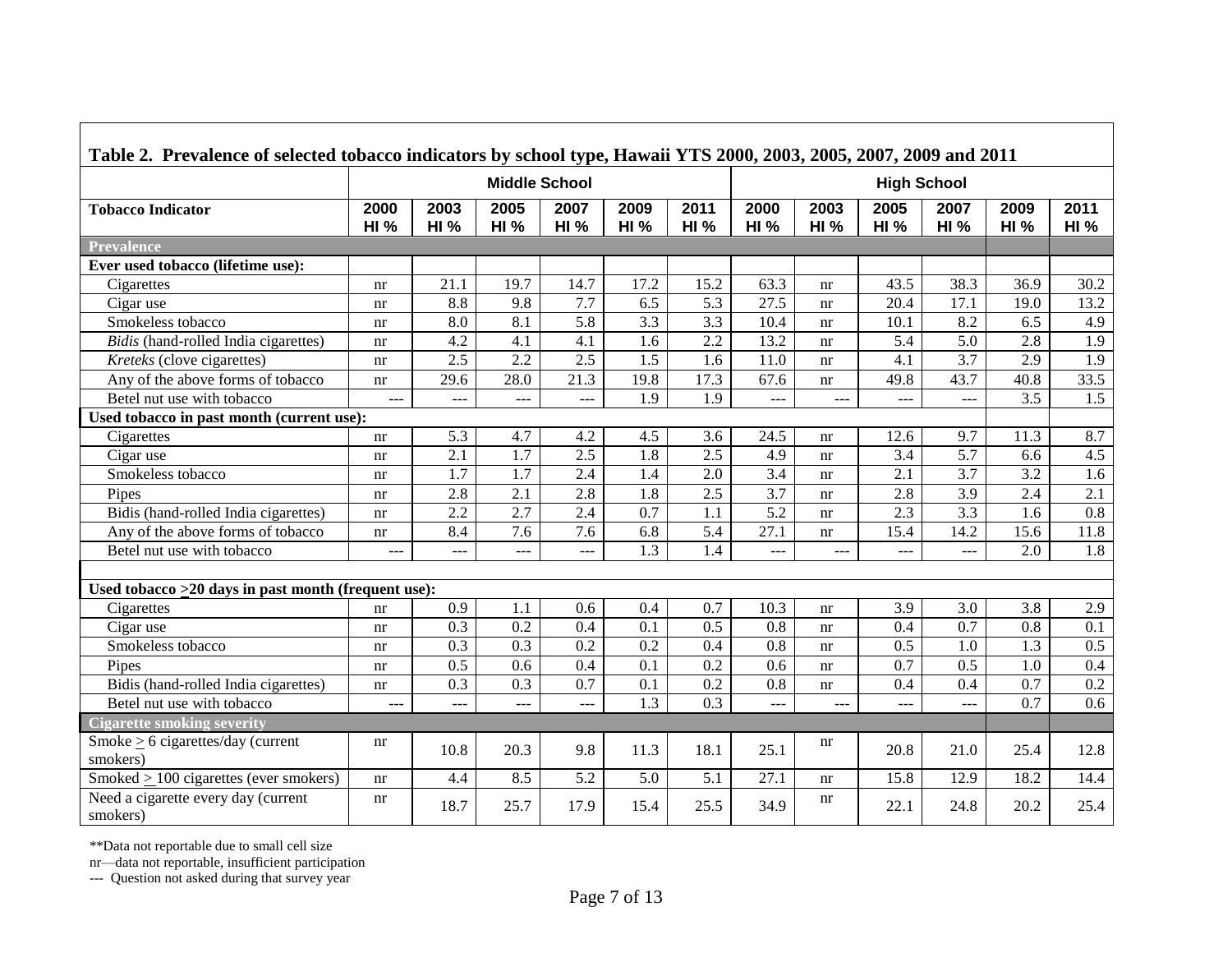| Table 2. Prevalence of selected tobacco indicators by school type, Hawaii YTS 2000, 2003, 2005, 2007, 2009 and 2011 |                     |                     |                      |                     |                     |                   |                     |                     |                     |                     |                     |                     |
|---------------------------------------------------------------------------------------------------------------------|---------------------|---------------------|----------------------|---------------------|---------------------|-------------------|---------------------|---------------------|---------------------|---------------------|---------------------|---------------------|
|                                                                                                                     |                     |                     | <b>Middle School</b> |                     |                     |                   |                     |                     | <b>High School</b>  |                     |                     |                     |
| <b>Tobacco Indicator</b>                                                                                            | 2000<br><b>HI %</b> | 2003<br><b>HI %</b> | 2005<br><b>HI %</b>  | 2007<br><b>HI %</b> | 2009<br><b>HI %</b> | 2011<br>HI%       | 2000<br><b>HI %</b> | 2003<br><b>HI %</b> | 2005<br><b>HI</b> % | 2007<br><b>HI %</b> | 2009<br><b>HI %</b> | 2011<br><b>HI</b> % |
| Current cigarette use by sex                                                                                        |                     |                     |                      |                     |                     |                   |                     |                     |                     |                     |                     |                     |
| Male                                                                                                                | nr                  | 4.8                 | 4.6                  | 4.2                 | 3.6                 | 3.5               | 23.3                | nr                  | 10.9                | 9.5                 | 10.5                | 8.0                 |
| Female                                                                                                              | nr                  | $\overline{5.9}$    | $\overline{4.8}$     | $\overline{4.3}$    | 5.4                 | $\overline{3.8}$  | 25.5                | nr                  | 14.2                | $\overline{9.8}$    | 11.9                | $\overline{9.6}$    |
| Age of initiation                                                                                                   |                     |                     |                      |                     |                     |                   |                     |                     |                     |                     |                     |                     |
| Smoked a whole cigarette before age 11                                                                              | nr                  | 6.5                 | 4.8                  | 5.3                 | 3.8                 | 3.5               | 8.3                 | nr                  | 6.6                 | 5.8                 | 5.2                 | 3.2                 |
| <b>Cigarette preferences (current smokers)</b>                                                                      |                     |                     |                      |                     |                     |                   |                     |                     |                     |                     |                     |                     |
| <b>Usual brand of cigarettes:</b>                                                                                   |                     |                     |                      |                     |                     |                   |                     |                     |                     |                     |                     |                     |
| No usual brand                                                                                                      | nr                  | 15.9                | 15.1                 | 7.2                 | 16.3                | 16.2              | 5.9                 | nr                  | 15.9                | 13.9                | 16.9                | 12.0                |
| Marlboro                                                                                                            | nr                  | 18.6                | 29.3                 | 23.2                | 20.1                | 20.6              | 42.0                | nr                  | 22.9                | 31.2                | 17.5                | 23.0                |
| Newport                                                                                                             | nr                  | 4.4                 | 4.5                  | 2.8                 | 2.1                 | 4.7               | 5.7                 | nr                  | 2.2                 | 1.4                 | 2.2                 | 1.9                 |
| Camel                                                                                                               | nr                  | $\overline{5.9}$    | 3.4                  | 11.8                | 9.0                 | 17.4              | 2.7                 | nr                  | 3.0                 | 8.6                 | 12.5                | 14.6                |
| All others (including Virginia Slims,<br>GPC, Basic, Doral etc.)                                                    | nr                  | 55.2                | 47.8                 | 55.1                | 52.6                | 41.2              | 43.5                | nr                  | 55.9                | 44.9                | 50.9                | 48.5                |
| Usually smoke menthol cigarettes                                                                                    | nr                  | 61.4                | 78.2                 | 70.3                | 70.0                | 64.7              | 76.1                | nr                  | 71.0                | 72.4                | 78.4                | 78.4                |
| <b>Usual brand of menthol cigarettes:</b>                                                                           |                     |                     |                      |                     |                     |                   |                     | nr                  |                     |                     |                     |                     |
| No usual brand                                                                                                      | ---                 | 12.9                | 9.9                  | 16.5                | 14.0                | 6.8               | $---$               | nr                  | 14.2                | 11.7                | 10.0                | 9.1                 |
| Kool                                                                                                                | $ -$                | 56.1                | 65.9                 | 48.9                | 39.0                | 50.8              | $\overline{a}$      | nr                  | 63.1                | 46.4                | 47.3                | 36.7                |
| Salem, Newport, and generic brands                                                                                  | ---                 | 10.3                | 8.8                  | 6.4                 | 11.7                | 3.0               | ---                 | nr                  | 4.5                 | 9.5                 | 15.3                | 17.2                |
| Other brand                                                                                                         | ---                 | 20.8                | 15.4                 | 9.0                 | 10.6                | 19.6              | ---                 | nr                  | 18.2                | 7.9                 | 11.1                | 16.6                |
| Marlboro menthol                                                                                                    |                     |                     |                      | 19.2                | 24.6                | 19.8              |                     |                     |                     | 17.7                | 16.4                | 20.4                |
| <b>Access (current smokers)</b>                                                                                     |                     |                     |                      |                     |                     |                   |                     |                     |                     |                     |                     |                     |
| <b>Usual source of cigarettes for current</b><br>smokers under 18 years of age:                                     |                     |                     |                      |                     |                     |                   |                     |                     |                     |                     |                     |                     |
| Store purchase                                                                                                      | nr                  | $\overline{3.2}$    | 6.1                  | 2.3                 | 1.3                 | 2.5               | 25.9                | nr                  | 10.1                | 7.1                 | 5.7                 | 10.3                |
| Vending machines                                                                                                    | nr                  | $\overline{2.1}$    | $\boldsymbol{0}$     | 9.3                 | $\overline{0.0}$    | $\overline{0.0}$  | $\overline{3.2}$    | nr                  | 1.4                 | 1.0                 | 3.0                 | $0.0\,$             |
| Gave someone money to buy them                                                                                      | nr                  | 16.0                | $\overline{20.5}$    | 14.6                | $21.\overline{0}$   | $\overline{21.8}$ | 25.4                | nr                  | 26.7                | 35.1                | 29.1                | 21.8                |
| Borrowed them from someone                                                                                          | nr                  | 22.6                | 23.4                 | 18.4                | 27.0                | 19.0              | $\overline{22.2}$   | nr                  | 28.3                | 25.7                | 28.5                | 32.0                |
| Given by someone $\geq$ 18 years                                                                                    | nr                  | 11.9                | 6.0                  | 6.7                 | 8.7                 | 12.5              | 9.7                 | nr                  | 11.2                | 8.2                 | 17.0                | 17.2                |
| Took them from a store/family<br>member                                                                             | nr                  | 19.2                | 19.0                 | 14.7                | 20.2                | 11.7              | 2.6                 | nr                  | 9.2                 | 4.4                 | 4.9                 | 5.1                 |
| Some other way                                                                                                      | nr                  | 25.1                | 25.0                 | 33.9                | 21.9                | 32.6              | 10.8                | nr                  | 13.2                | 18.5                | 11.7                | 13.6                |

nr—data not reportable, insufficient participation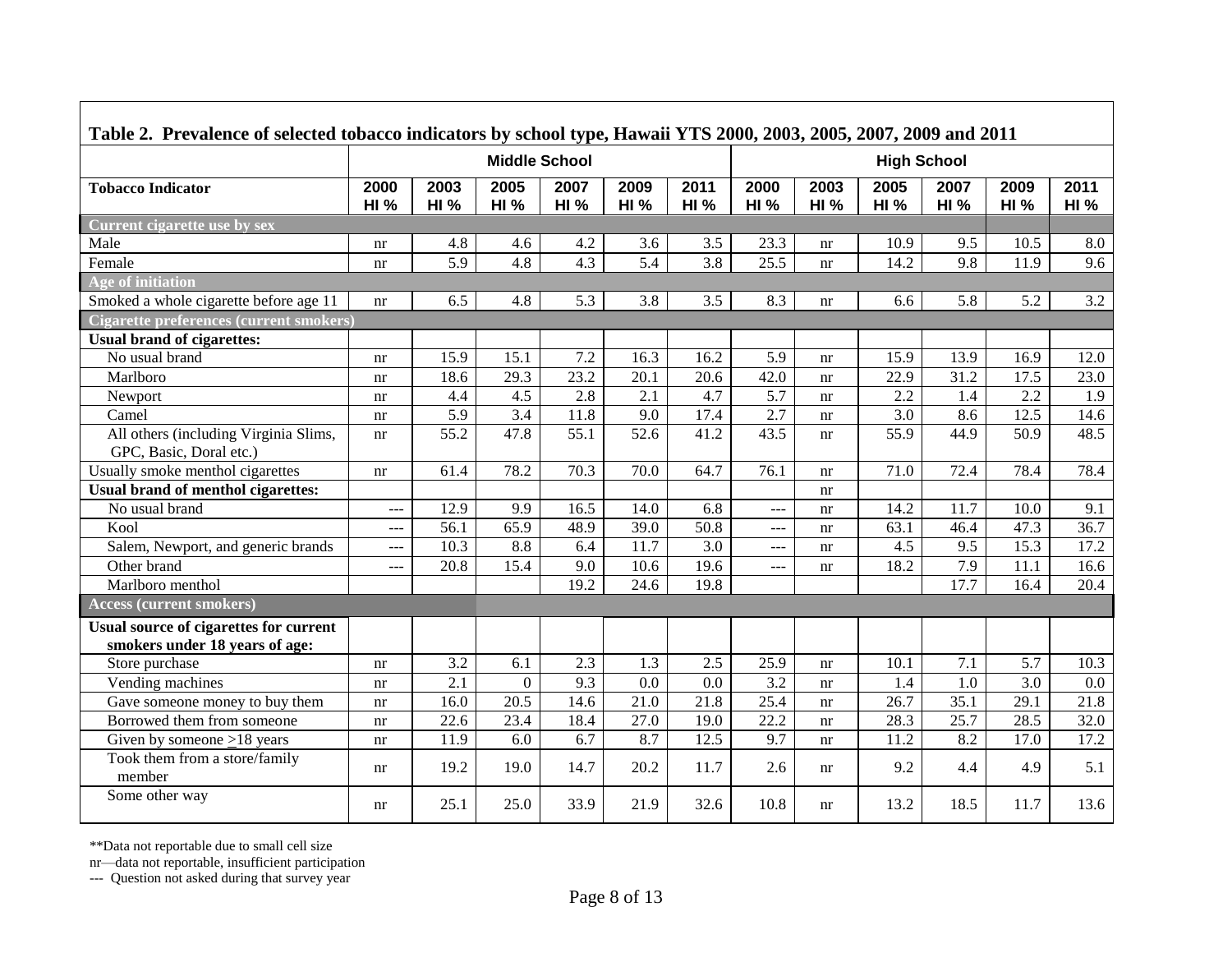| Table 2. Prevalence of selected tobacco indicators by school type, Hawaii YTS 2000, 2003, 2005, 2007, 2009 and 2011 |                |                  |                      |                     |                     |                     |                     |                     |                     |                     |                     |                     |  |  |
|---------------------------------------------------------------------------------------------------------------------|----------------|------------------|----------------------|---------------------|---------------------|---------------------|---------------------|---------------------|---------------------|---------------------|---------------------|---------------------|--|--|
|                                                                                                                     |                |                  | <b>Middle School</b> |                     |                     |                     | <b>High School</b>  |                     |                     |                     |                     |                     |  |  |
| <b>Tobacco Indicator</b>                                                                                            | 2000<br>HI%    | 2003<br>HI%      | 2005<br><b>HI %</b>  | 2007<br><b>HI</b> % | 2009<br><b>HI</b> % | 2011<br><b>HI %</b> | 2000<br><b>HI %</b> | 2003<br><b>HI %</b> | 2005<br><b>HI %</b> | 2007<br><b>HI %</b> | 2009<br><b>HI %</b> | 2011<br><b>HI</b> % |  |  |
| Usual quantity of cigarette purchase among purchasers:                                                              |                |                  |                      |                     |                     |                     |                     |                     |                     |                     |                     |                     |  |  |
| Individually (loose)                                                                                                |                | $\overline{a}$   | 28.2                 | 32.6                | 33.3                | 33.9                | <u></u>             | $\overline{a}$      | 15.2                | 11.3                | 15.8                | 15.0                |  |  |
| By the pack                                                                                                         | $\overline{a}$ | $---$            | 57.7                 | 55.1                | 58.0                | 56.5                | ---                 | $\frac{1}{2}$       | 71.0                | 82.0                | 75.7                | 77.9                |  |  |
| By the carton                                                                                                       |                | $---$            | 14.1                 | 12.2                | 8.7                 | 9.6                 | $---$               | $---$               | 13.8                | 6.6                 | 8.5                 | 7.1                 |  |  |
| Cigarette purchases by smokers under 18 years of age:                                                               |                |                  |                      |                     |                     |                     |                     |                     |                     |                     |                     |                     |  |  |
| Place of most recent purchase:                                                                                      |                |                  |                      |                     |                     |                     |                     |                     |                     |                     |                     |                     |  |  |
| Gas station                                                                                                         | nr             | 11.5             | 17.9                 | 29.6                | 25.4                | $**$                | 25.5                | nr                  | 28.2                | 25.2                | 25.7                | 23.0                |  |  |
| Convenience store                                                                                                   | nr             | 11.0             | 19.4                 | 11.5                | 7.5                 | $**$                | 29.6                | nr                  | 19.4                | 15.1                | 16.7                | 27.8                |  |  |
| Grocery store                                                                                                       | nr             | 6.7              | 9.0                  | 3.1                 | 3.1                 | $**$                | 14.1                | nr                  | 13.7                | 12.1                | 11.7                | $***$               |  |  |
| Drugstore                                                                                                           | nr             | $\overline{8.8}$ | 7.5                  | $\overline{7.6}$    | $\overline{4.8}$    | $**$                | 4.4                 | nr                  | $\overline{4.8}$    | 9.7                 | 6.4                 | $**$                |  |  |
| Vending machine                                                                                                     | nr             | 4.4              | $\theta$             | 8.6                 | 0.0                 | 0.0                 | 1.5                 | nr                  | 0.8                 | 0.8                 | 7.0                 | 0.0                 |  |  |
| Internet                                                                                                            | nr             | $\overline{1.2}$ | 1.5                  | 7.0                 | 0.0                 | 0.0                 | $\overline{0.7}$    | nr                  | 1.6                 | $\overline{2.7}$    | $\overline{0.8}$    | $***$               |  |  |
| Other                                                                                                               | nr             | 56.4             | 44.8                 | 42.5                | $\overline{59.2}$   | 77.6                | 24.1                | nr                  | 31.5                | 34.3                | 31.8                | 35.5                |  |  |
| Purchased from a lunch wagon or<br>manapua truck in the past 30 days                                                | ---            | ---              | 10.8                 | 10.0                | 9.3                 | 9.2                 | ---                 | $---$               | 12.6                | 13.8                | 11.1                | 7.0                 |  |  |
| Refused sale in past month (under 18<br>years)                                                                      | nr             | 29.6             | 28.6                 | 31.5                | 32.2                | 30.0                | 43.3                | nr                  | 30.8                | 33.4                | 21.9                | 33.5                |  |  |
| Know where to buy loose cigarettes                                                                                  | ---            | $---$            | 29.8                 | 27.5                | 23.9                | $\overline{22.9}$   | $\overline{a}$      | $---$               | 24.4                | 29.7                | 24.4                | 22.0                |  |  |
| <b>School-all students</b>                                                                                          |                |                  |                      |                     |                     |                     |                     |                     |                     |                     |                     |                     |  |  |
| Smoked cigarettes at school in past<br>month                                                                        | nr             | 2.5              | 2.8                  | 2.7                 | 1.7                 | 1.7                 | 12.2                | nr                  | 5.0                 | 4.6                 | 4.9                 | 3.4                 |  |  |
| Used smokeless tobacco at school in<br>past month                                                                   | $---$          | $---$            | $---$                | 2.0                 | 1.3                 | 1.3                 | ---                 | nr                  | $---$               | 4.5                 | 3.0                 | 2.2                 |  |  |
| Were taught, this school year, in class about:                                                                      |                |                  |                      |                     |                     |                     |                     |                     |                     |                     |                     |                     |  |  |
| Danger of tobacco use                                                                                               | nr             | 55.6             | 71.9                 | 52.6                | 62.1                | 67.3                | 50.9                | nr                  | 56.6                | 45.9                | 47.8                | 44.8                |  |  |
| Practiced ways to say no to tobacco                                                                                 | nr             | 40.4             | 57.8                 | 38.1                | 45.1                | 47.0                | 23.7                | nr                  | 32.3                | 25.7                | 24.9                | 25.4                |  |  |
| Have heard of REAL                                                                                                  | ---            | ---              | ---                  | 15.8                | 14.4                | 25.8                | ---                 | $---$               | $\overline{a}$      | 23.3                | 29.1                | 20.1                |  |  |
| Is a member of REAL                                                                                                 | ---            | ---              | $  -$                | 3.1                 | 2.5                 | 4.2                 | $---$               | $\overline{a}$      | ---                 | 4.4                 | 3.0                 | 2.0                 |  |  |
| Participated in a community event to                                                                                |                |                  |                      |                     |                     |                     |                     |                     |                     |                     |                     |                     |  |  |
| discourage tobacco use in past year                                                                                 | nr             | 16.6             | 14.0                 | 24.7                | 20.5                | 25.3                | 18.1                | nr                  | 15.3                | 20.6                | 14.1                | 17.6                |  |  |

nr—data not reportable, insufficient participation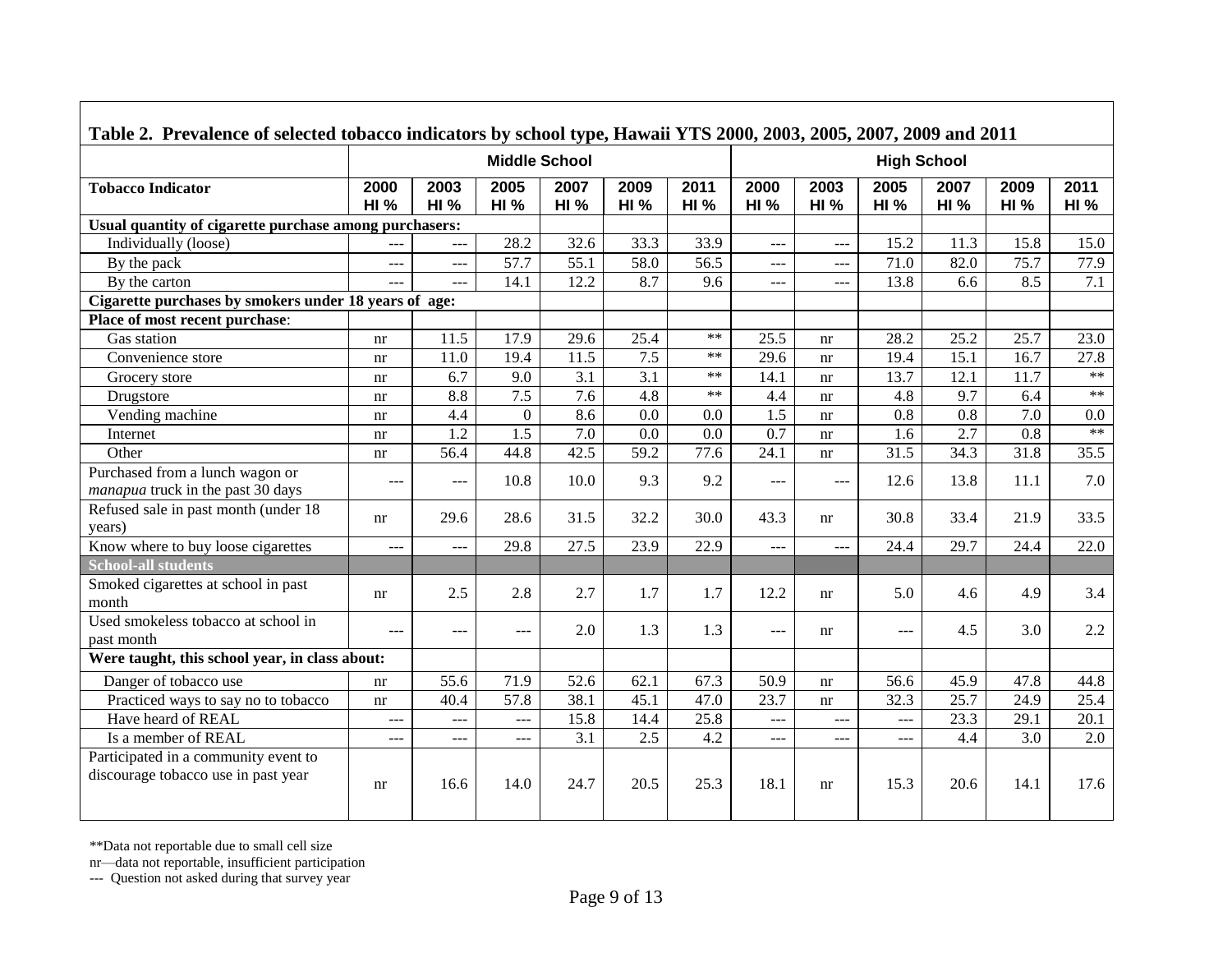| Table 2. Prevalence of selected tobacco indicators by school type, Hawaii YTS 2000, 2003, 2005, 2007, 2009 and 2011 |                     |                                            |                     |                     |                     |                     |                     |                     |                     |                     |                     |                     |
|---------------------------------------------------------------------------------------------------------------------|---------------------|--------------------------------------------|---------------------|---------------------|---------------------|---------------------|---------------------|---------------------|---------------------|---------------------|---------------------|---------------------|
|                                                                                                                     |                     | <b>Middle School</b><br><b>High School</b> |                     |                     |                     |                     |                     |                     |                     |                     |                     |                     |
| <b>Tobacco Indicator</b>                                                                                            | 2000<br><b>HI %</b> | 2003<br><b>HI %</b>                        | 2005<br><b>HI %</b> | 2007<br><b>HI %</b> | 2009<br><b>HI %</b> | 2011<br><b>HI %</b> | 2000<br><b>HI %</b> | 2003<br><b>HI %</b> | 2005<br><b>HI %</b> | 2007<br><b>HI %</b> | 2009<br><b>HI %</b> | 2011<br><b>HI %</b> |
| <b>Cessation (current smokers)</b>                                                                                  |                     |                                            |                     |                     |                     |                     |                     |                     |                     |                     |                     |                     |
| Want to stop smoking                                                                                                | nr                  | 62.6                                       | 54.3                | 59.7                | 66.0                | 46.0                | 71.8                | nr                  | 66.9                | 51.5                | 60.5                | 60.6                |
| Tried to quit in past year                                                                                          | nr                  | 63.1                                       | 63.6                | 75.2                | 82.5                | 76.9                | 71.0                | nr                  | 69.0                | 64.2                | 66.8                | 61.9                |
| Last quit attempt lasted less than 30<br>days                                                                       | nr                  | 37.3                                       | 39.2                | 47.1                | 39.9                | 51.7                | 45.1                | nr                  | 36.1                | 50.2                | 43.4                | 41.0                |
| Participated in a program to help them quit:                                                                        |                     |                                            |                     |                     |                     |                     |                     |                     |                     |                     |                     |                     |
| Ever used tobacco                                                                                                   | nr                  | 19.0                                       | 22.7                | 21.3                | 21.9                | 23.8                | 9.9                 | nr                  | 14.2                | 8.9                 | 11.7                | 13.0                |
| Current tobacco users                                                                                               | nr                  | 21.3                                       | 24.1                | 24.0                | 25.3                | 32.2                | 13.6                | nr                  | 20.5                | 13.0                | 14.4                | 16.6                |
| Intention to start cigarette smoking (among never smokers)                                                          |                     |                                            |                     |                     |                     |                     |                     |                     |                     |                     |                     |                     |
| Will try a cigarette soon                                                                                           | nr                  | 4.2                                        | 4.3                 | 4.6                 | 3.9                 | 2.3                 | 3.3                 | nr                  | 4.5                 | 5.4                 | 3.5                 | 1.0                 |
| May smoke in the next year                                                                                          | ---                 | 11.8                                       | 12.9                | 6.5                 | 11.3                | 9.0                 | ---                 | nr                  | 14.3                | 13.6                | 13.5                | 9.6                 |
| Might smoke if offered by a friend                                                                                  | ---                 | 11.3                                       | 14.2                | 7.4                 | 12.9                | 10.4                | ---                 | nr                  | 14.9                | 13.6                | 12.4                | 9.5                 |
| Susceptible to starting smoking (never<br>smokers)                                                                  | nr                  | 19.7                                       | 22.7                | 17.5                | 11.3                | 14.6                | 22.9                | nr                  | 22.3                | 12.3                | 10.8                | 12.7                |
| <b>Smoking Beliefs (all students)</b>                                                                               |                     |                                            |                     |                     |                     |                     |                     |                     |                     |                     |                     |                     |
| Percent who agree with the following:                                                                               |                     |                                            |                     |                     |                     |                     |                     |                     |                     |                     |                     |                     |
| Smokers have more friends                                                                                           | nr                  | 26.0                                       | 25.0                | 22.3                | 25.3                | 26.5                | 27.1                | nr                  | 33.4                | 27.8                | 34.1                | 30.5                |
| Smoking makes young people look<br>cool/fit in                                                                      | nr                  | 14.1                                       | 13.3                | 11.3                | 9.5                 | 9.5                 | 14.6                | nr                  | 15.1                | 12.9                | 11.4                | 8.6                 |
| People can get addicted to cigarettes                                                                               | nr                  | 88.0                                       | 89.7                | 87.9                | ---                 | ---                 | 91.3                | nr                  | 91.5                | 89.8                |                     | $---$               |
| Overestimate the number of smokers in<br>their grade level                                                          | ---                 | 49.3                                       | 69.3                | 62.3                | 66.7                | 86.1                | ---                 | nr                  | 79.0                | 91.6                | 86.4                | 83.6                |
| <b>Social Influences (all students)</b>                                                                             |                     |                                            |                     |                     |                     |                     |                     |                     |                     |                     |                     |                     |
| One or more best friends smoke<br>cigarettes:                                                                       |                     |                                            |                     |                     |                     |                     |                     |                     |                     |                     |                     |                     |
| All students                                                                                                        | nr                  | 24.8                                       | 21.8                | 13.6                | 21.9                | 20.4                | 53.1                | nr                  | 39.4                | 39.3                | 35.1                | 35.6                |
| Never smokers                                                                                                       | nr                  | 17.0                                       | 14.3                | 9.5                 | 23.6                | 14.2                | 33.5                | nr                  | 27.3                | 28.1                | 33.4                | 24.9                |
| Current smokers                                                                                                     | nr                  | 74.1                                       | 78.1                | 74.9                | 83.9                | 78.0                | 77.8                | nr                  | 80.3                | 86.3                | 86.0                | 80.5                |
|                                                                                                                     |                     |                                            |                     |                     |                     |                     |                     |                     |                     |                     |                     |                     |

Г

nr—data not reportable, insufficient participation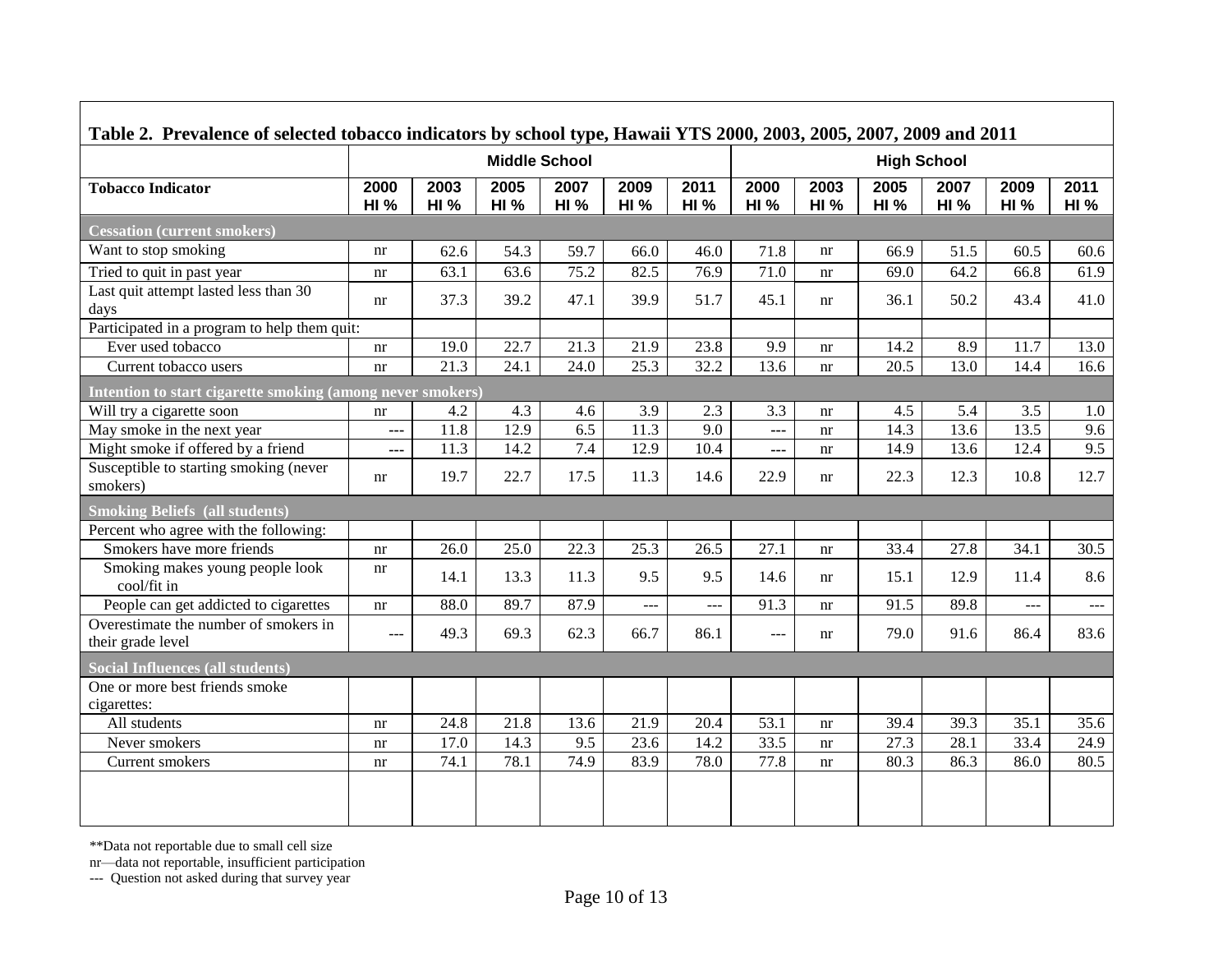| Table 2. Prevalence of selected tobacco indicators by school type, Hawaii YTS 2000, 2003, 2005, 2007, 2009 and 2011 |                     |                     |                      |                     |                     |                     |                     |                     |                     |                     |                     |                      |
|---------------------------------------------------------------------------------------------------------------------|---------------------|---------------------|----------------------|---------------------|---------------------|---------------------|---------------------|---------------------|---------------------|---------------------|---------------------|----------------------|
|                                                                                                                     |                     |                     | <b>Middle School</b> |                     | <b>High School</b>  |                     |                     |                     |                     |                     |                     |                      |
| <b>Tobacco Indicator</b>                                                                                            | 2000<br><b>HI %</b> | 2003<br><b>HI %</b> | 2005<br><b>HI %</b>  | 2007<br><b>HI %</b> | 2009<br><b>HI %</b> | 2011<br><b>HI %</b> | 2000<br><b>HI %</b> | 2003<br><b>HI %</b> | 2005<br><b>HI %</b> | 2007<br><b>HI %</b> | 2009<br><b>HI %</b> | 2011<br>HI%          |
| Lives with someone who smokes<br>cigarettes:                                                                        |                     |                     |                      |                     |                     |                     |                     |                     |                     |                     |                     |                      |
| All students                                                                                                        | nr                  | 45.6                | 42.9                 | 47.3                | $\overline{a}$      | $\overline{a}$      | 45.3                | nr                  | 43.3                | 40.8                | $\overline{a}$      | $\frac{1}{2}$        |
| Never smokers                                                                                                       | nr                  | 41.2                | 38.9                 | 45.2                | $ -$                | $\overline{a}$      | 38.4                | nr                  | 37.1                | 35.4                | $\frac{1}{2}$       | $\overline{a}$       |
| Current smokers                                                                                                     | nr                  | 67.3                | 71.7                 | 60.5                | ---                 | $---$               | 54.2                | nr                  | 52.6                | 54.7                | $---$               | ---                  |
| <b>Adult Counsel on Smoking</b>                                                                                     |                     |                     |                      |                     |                     |                     |                     |                     |                     |                     |                     |                      |
| Parents discussed smoking with them in<br>past year (all students)                                                  | nr                  | 74.2                | 75.8                 | 66.0                | 66.1                | 66.9                | 63.3                | nr                  | 67.0                | 59.3                | 61.1                | 60.7                 |
| Doctor/staff discussed dangers of<br>tobacco in past year (for those who<br>went to a doctor)                       | nr                  | 33.8                | 28.5                 | ---                 | ---                 | $-$                 | 25.0                | nr                  | 27.6                | $---$               | $ -$                | $ -$                 |
| Dentist/staff discussed dangers of<br>tobacco in past year (for those who<br>went to a dentist)                     | nr                  | 27.3                | 21.6                 | $---$               | $- - -$             | $---$               | 17.2                | nr                  | 18.8                | $---$               | $-$                 |                      |
| Health professional (doctor, dentist,<br>nurse) asked if they smoke, past 12<br>months                              | $---$               |                     | $---$                | 15.7                | 14.5                | 13.2                | $---$               |                     | ---                 | 31.5                | 30.7                | 31.7                 |
| Health professional (doctor, dentist,<br>nurse) advised them not to smoke                                           | $---$               | ----                | $---$                | 29.2                | 30.0                | 28.1                | ---                 | $---$               | $---$               | 28.3                | 30.0                | 28.4                 |
| <b>Mass Media</b>                                                                                                   |                     |                     |                      |                     |                     |                     |                     |                     |                     |                     |                     |                      |
| Antismoking commercial/ad exposure:                                                                                 |                     |                     |                      |                     |                     |                     |                     |                     |                     |                     |                     |                      |
| At least once in the past month                                                                                     | nr                  | 71.8                | 63.6                 | 65.0                | 58.3                | 62.4                | $78.\overline{7}$   | nr                  | 75.3                | 78.2                | 70.6                | 70.8                 |
| Daily/almost daily during the past<br>month                                                                         | nr                  | 38.5                | 30.3                 | 23.3                | 19.9                | 21.8                | 40.7                | nr                  | 31.6                | 30.3                | 25.8                | 23.6                 |
| Often see actors smoking in movies or<br>TV                                                                         | nr                  | 76.8                | 76.9                 | 74.3                | 75.6                | 70.8                | 89.5                | nr                  | 87.1                | 82.8                | 81.2                | 78.3                 |
| Often see tobacco product ads on the<br>Internet                                                                    | nr                  | 31.7                | 35.6                 | 74.3                | 75.6                | $  -$               | 21.6                | nr                  | 36.7                | 82.8                | 78.8                | $\sim$ $\sim$ $\sim$ |
| See tobacco products/gear ads at local<br>stores or gas stations                                                    | nr                  | 75.7                | 78.2                 | 71.3                | 77.2                | 71.6                | 82.4                | nr                  | 83.0                | 82.6                | 82.8                | 75.3                 |
| Would wear apparel with tobacco logos                                                                               | nr                  | 16.3                | 15.8                 | 13.5                | 12.8                | 13.8                | 31.6                | nr                  | 20.5                | 17.2                | 16.1                | 14.0                 |
|                                                                                                                     |                     |                     |                      |                     |                     |                     |                     |                     |                     |                     |                     |                      |

nr—data not reportable, insufficient participation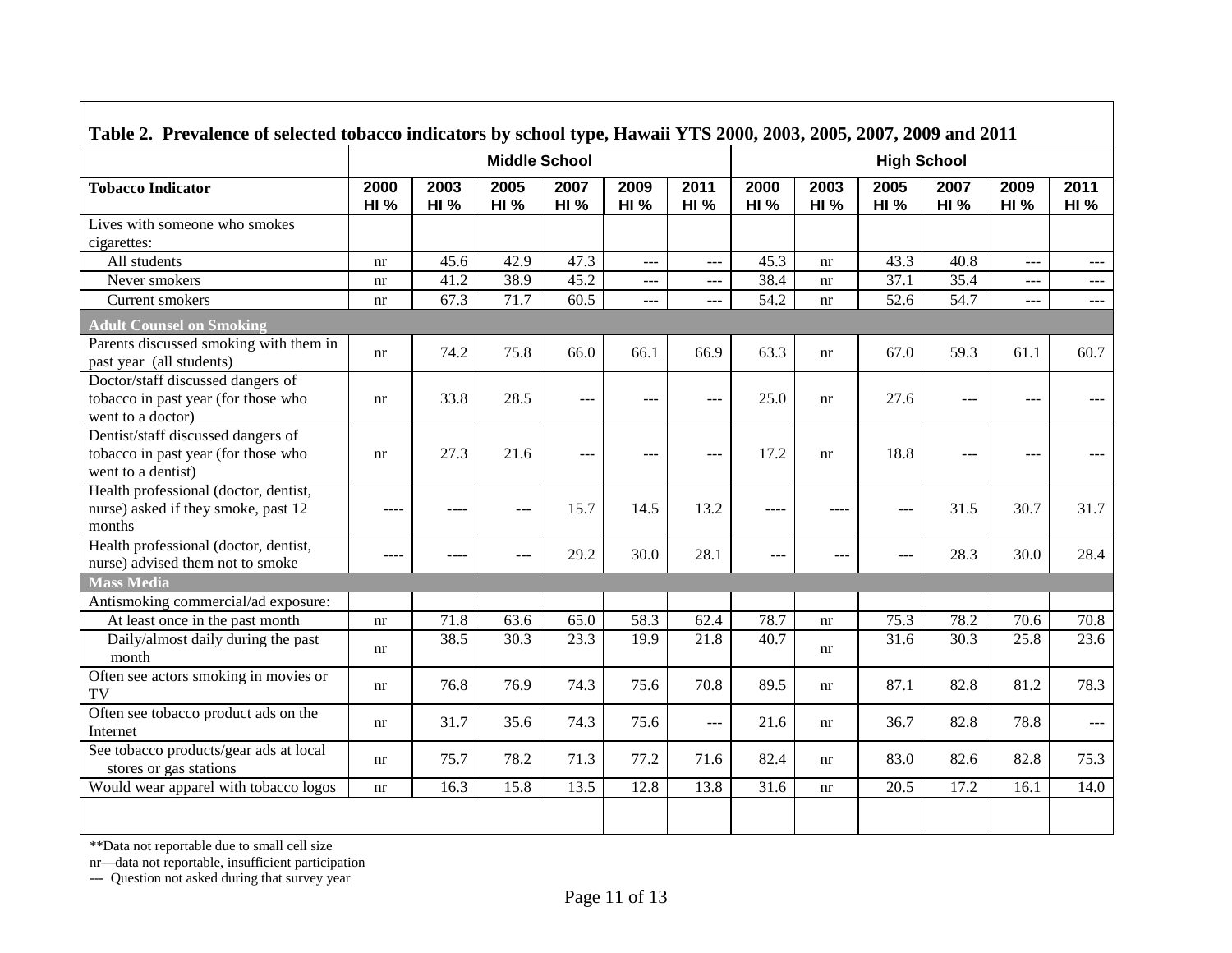| Table 2. Prevalence of selected tobacco indicators by school type, Hawaii YTS 2000, 2003, 2005, 2007, 2009 and 2011 |                     |                      |                                               |                     |                      |                     |                     |                      |                     |                     |                     |                     |
|---------------------------------------------------------------------------------------------------------------------|---------------------|----------------------|-----------------------------------------------|---------------------|----------------------|---------------------|---------------------|----------------------|---------------------|---------------------|---------------------|---------------------|
|                                                                                                                     |                     | <b>Middle School</b> |                                               |                     |                      |                     |                     |                      | <b>High School</b>  |                     |                     |                     |
| <b>Tobacco Indicator</b>                                                                                            | 2000<br><b>HI %</b> | 2003<br><b>HI %</b>  | 2005<br><b>HI %</b>                           | 2007<br><b>HI %</b> | 2009<br><b>HI %</b>  | 2011<br><b>HI %</b> | 2000<br><b>HI %</b> | 2003<br><b>HI %</b>  | 2005<br><b>HI %</b> | 2007<br><b>HI %</b> | 2009<br><b>HI %</b> | 2011<br><b>HI %</b> |
| How would you prefer getting information on smoking or tobacco use?                                                 |                     |                      |                                               |                     |                      |                     |                     |                      |                     |                     |                     |                     |
| In person                                                                                                           | $---$               | $---$                | $---$                                         | $---$               | 41.4                 | 46.3                | $- - - -$           | $\cdots$             | $\cdots$            | $\frac{1}{2}$       | 44.2                | 47.1                |
| Telephone                                                                                                           | $---$               | $\frac{1}{2}$        | $\sim$ $\sim$ $\sim$                          | $---$               | 2.1                  | 1.7                 | $\frac{1}{2}$       | ----                 | ---                 | $\frac{1}{2}$       | 2.3                 | 1.0                 |
| Witten handouts or brochures                                                                                        | $---$               | $\frac{1}{2}$        | $\sim$ $\sim$ $\sim$                          | $---$               | 14.2                 | 12.3                | $\cdots$            | ----                 | ---                 | $\frac{1}{2}$       | 18.1                | 19.0                |
| Internet                                                                                                            | $- - - -$           | $\cdots$             | $\sim$ $\sim$ $\sim$                          | $\cdots$            | 42.3                 | 39.7                | $\frac{1}{2}$       | ----                 | $\overline{a}$      | $\frac{1}{2}$       | 35.4                | 32.9                |
| <b>Secondhand Smoke (SHS)</b>                                                                                       |                     |                      |                                               |                     |                      |                     |                     |                      |                     |                     |                     |                     |
| Think SHS is harmful (all students)                                                                                 | nr                  | 86.5                 | 88.4                                          | 87.5                | 88.3                 | 86.9                | 91.7                | nr                   | 93.8                | 93.3                | 90.5                | 91.3                |
| Exposed to SHS in a room in the past<br>week:                                                                       | nr                  | 40.0                 | 39.2                                          | 38.0                | 38.1                 | 34.6                | 68.1                | nr                   | 56.4                | 52.5                | 53.4                | 44.4                |
| Exposed to SHS in a car in the past<br>week:                                                                        | nr                  | 33.0                 | 30.2                                          | 28.0                | 28.4                 | 25.7                | 49.4                | nr                   | 34.8                | 32.2                | 36.3                | 27.4                |
| Exposed to SHS in a room or in a car<br>in the past week                                                            | nr                  | 48.9                 | 48.4                                          | 46.5                | 44.5                 | 40.7                | 73.6                | nr                   | 61.5                | 58.3                | 58.4                | 49.3                |
| Smoking rules inside the home:                                                                                      |                     |                      |                                               |                     |                      |                     |                     |                      |                     |                     |                     |                     |
| Not allowed anywhere                                                                                                | ---                 | ---                  | $\sim$ $\sim$ $\sim$                          | 76.4                | 78.9                 | 82.0                | ---                 | $\qquad \qquad - -$  | ---                 | 77.3                | 70.8                | 82.7                |
| Allowed some places or some times                                                                                   | $---$               | $---$                | $\qquad \qquad - -$                           | 18.7                | 15.9                 | 12.8                | ---                 | $---$                | ---                 | 14.9                | 16.8                | 12.2                |
| Allowed anywhere                                                                                                    | $---$               | $---$                | $\frac{1}{2}$                                 | 5.0                 | 5.1                  | $\overline{5.2}$    | $---$               | $\frac{1}{2}$        | $\mathbf{u}$        | 7.8                 | 12.4                | 5.1                 |
| Smoking rules inside the car:                                                                                       |                     |                      |                                               |                     |                      |                     |                     |                      |                     |                     |                     |                     |
| Not allowed inside vehicle                                                                                          | $---$               | $---$                | $\frac{1}{2}$                                 | ---                 | 76.3                 | 78.6                | $---$               | $---$                | $---$               | $---$               | 72.3                | 78.6                |
| Sometimes allowed in vehicle                                                                                        | ---                 | $ -$                 | $\scriptstyle{\cdots}$ $\scriptstyle{\cdots}$ | ---                 | 17.4                 | 14.3                | ---                 | $\sim$ $\sim$ $\sim$ | $---$               | $---$               | 16.0                | 13.7                |
| Always allowed in vehicle                                                                                           | ---                 | ---                  | $---$                                         | ---                 | 6.3                  | 7.1                 | $---$               | $\sim$ $\sim$ $\sim$ | ---                 | ---                 | 11.7                | 7.7                 |
| Exposed to SHS at home in the past<br>week                                                                          | ---                 | $---$                | 25.6                                          | 24.3                | $\sim$ $\sim$ $\sim$ | $-$                 | ---                 | $---$                | 28.3                | 23.4                | $\qquad \qquad - -$ | $---$               |
| <b>Exposed</b> Daily                                                                                                | $---$               | $---$                | 12.8                                          | 10.6                | $- - -$              | $-$                 | ---                 | $\frac{1}{2}$        | 14.4                | 11.9                | $\frac{1}{2}$       | $---$               |
| <b>SHS</b> at work and in public places                                                                             |                     |                      |                                               |                     |                      |                     |                     |                      |                     |                     |                     |                     |
| Percent of students who work                                                                                        |                     |                      |                                               | 9.3                 | 8.7                  | 8.5                 |                     |                      |                     | 24.8                | 24.5                | 19.7                |
| In indoor areas where people work, employers should                                                                 |                     |                      |                                               |                     |                      |                     |                     |                      |                     |                     |                     |                     |
| Never allow smoking                                                                                                 | ---                 | $ -$                 | $---$                                         | 89.7                | 88.4                 | 87.2                | ---                 | $---$                | ---                 | 85.7                | 84.7                | 85.4                |
| Allow smoking some times/places                                                                                     | $---$               | ---                  | $- - -$                                       | 8.9                 | 10.2                 | 11.5                | ---                 | $---$                | ---                 | 118                 | 13.3                | 13.6                |
| Always allow smoking                                                                                                | ---                 | $---$                | $- - -$                                       | 1.4                 | 1.4                  | 1.4                 | ---                 | $---$                | $---$               | 2.4                 | 2.0                 | 1.0                 |
|                                                                                                                     |                     |                      |                                               |                     |                      |                     |                     |                      |                     |                     |                     |                     |

nr—data not reportable, insufficient participation